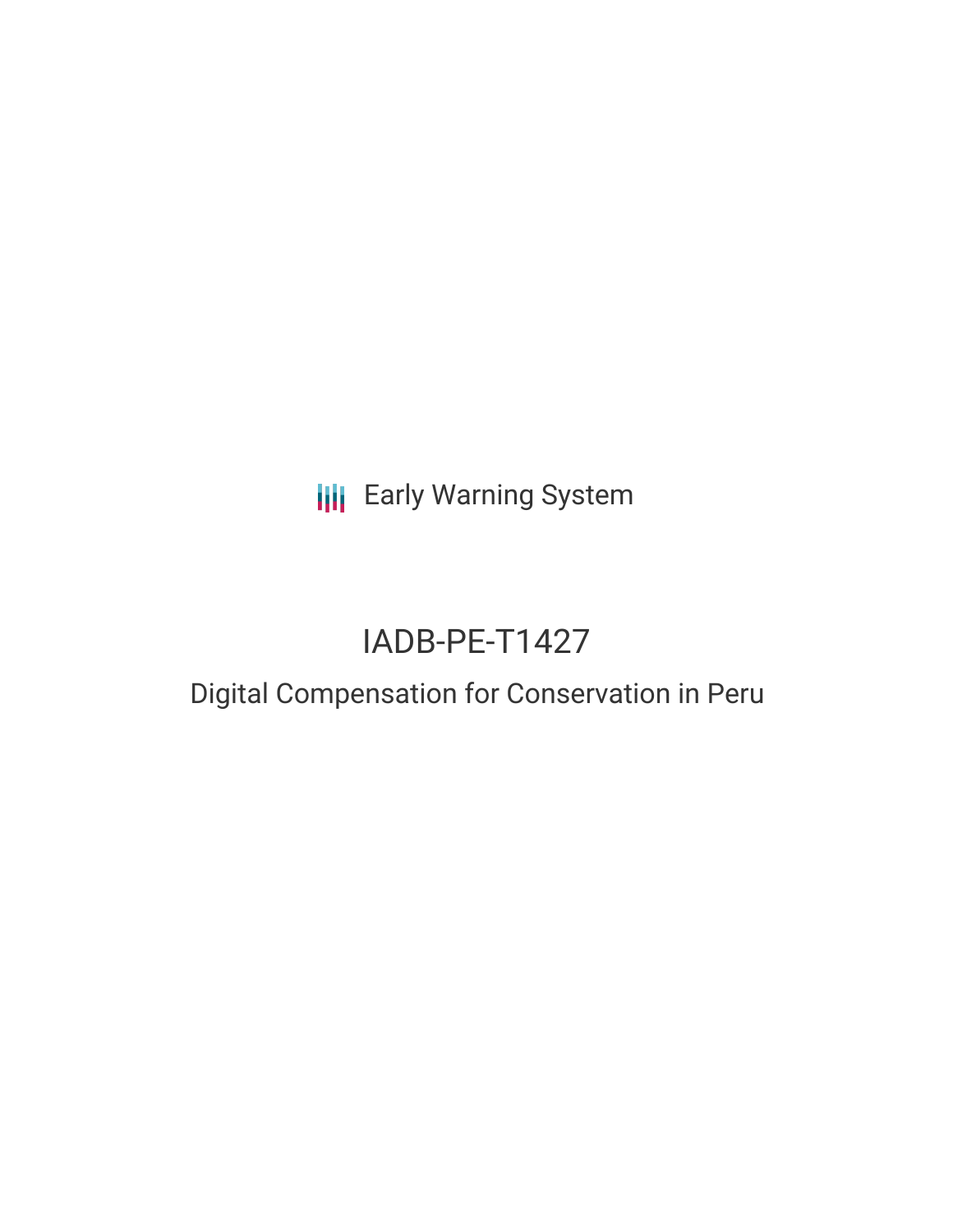### **Quick Facts**

| <b>Countries</b>               | Peru                                   |
|--------------------------------|----------------------------------------|
| <b>Financial Institutions</b>  | Inter-American Development Bank (IADB) |
| <b>Status</b>                  | Approved                               |
| <b>Bank Risk Rating</b>        | C                                      |
| <b>Voting Date</b>             | 2019-12-02                             |
| <b>Sectors</b>                 | <b>Technical Cooperation</b>           |
| <b>Investment Type(s)</b>      | Grant                                  |
| <b>Investment Amount (USD)</b> | \$ 0.93 million                        |
|                                |                                        |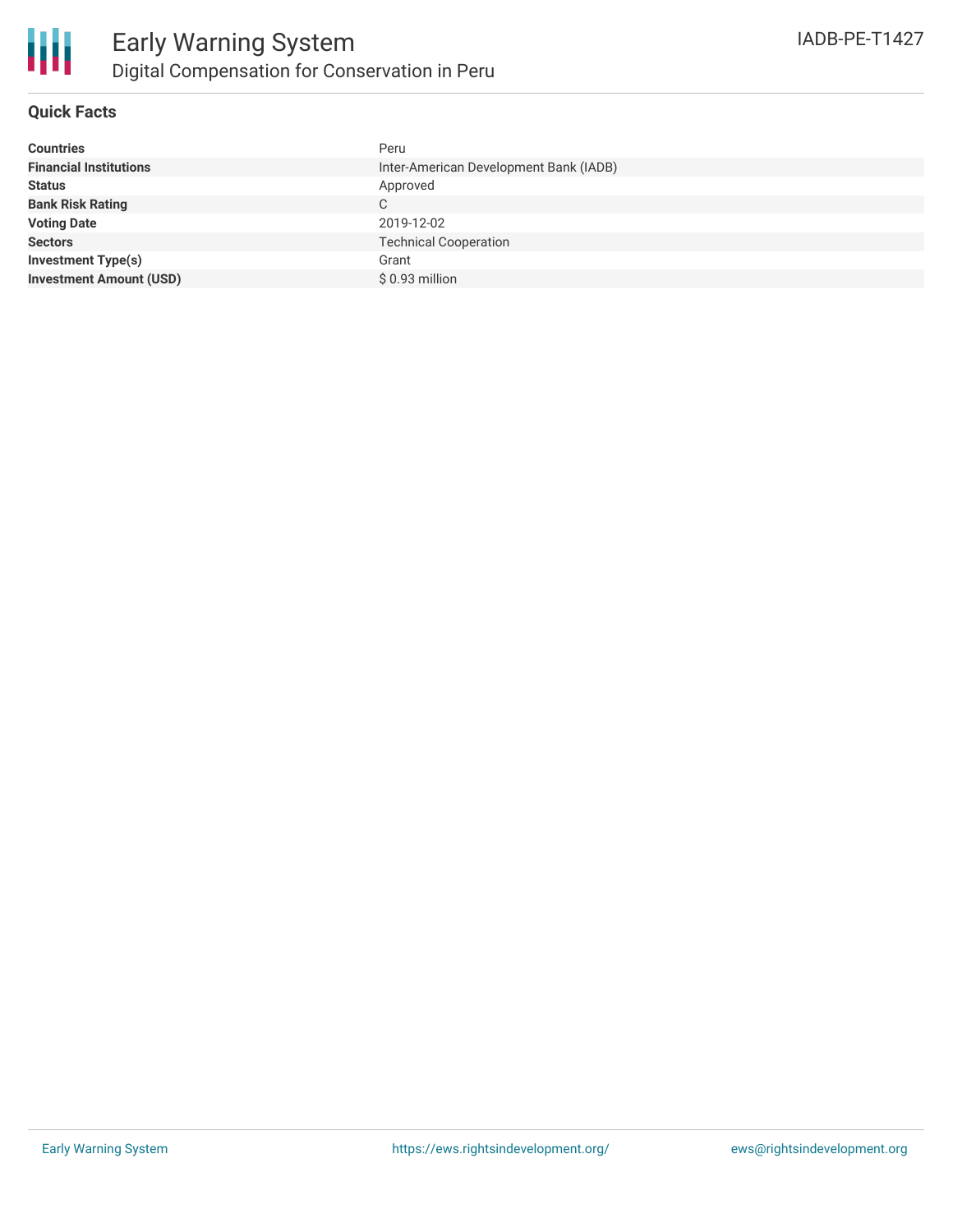

### **Project Description**

According to the Bank's website, this project finances a direct payment to farmers through the creation of a technological platform that links the ecosystem services preserved by each family or community with the value of compesation payment.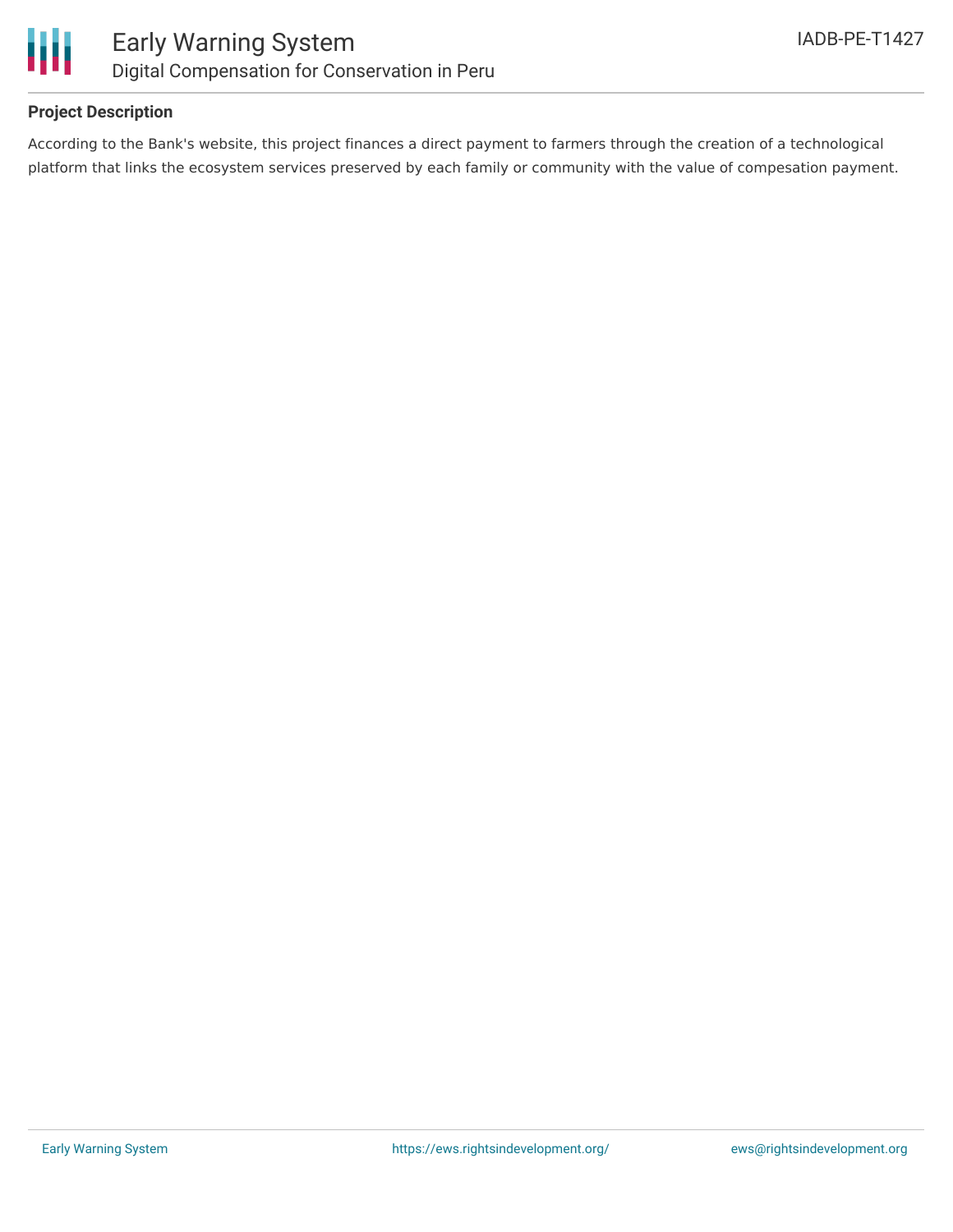

### Early Warning System Digital Compensation for Conservation in Peru

### **Investment Description**

• Inter-American Development Bank (IADB)